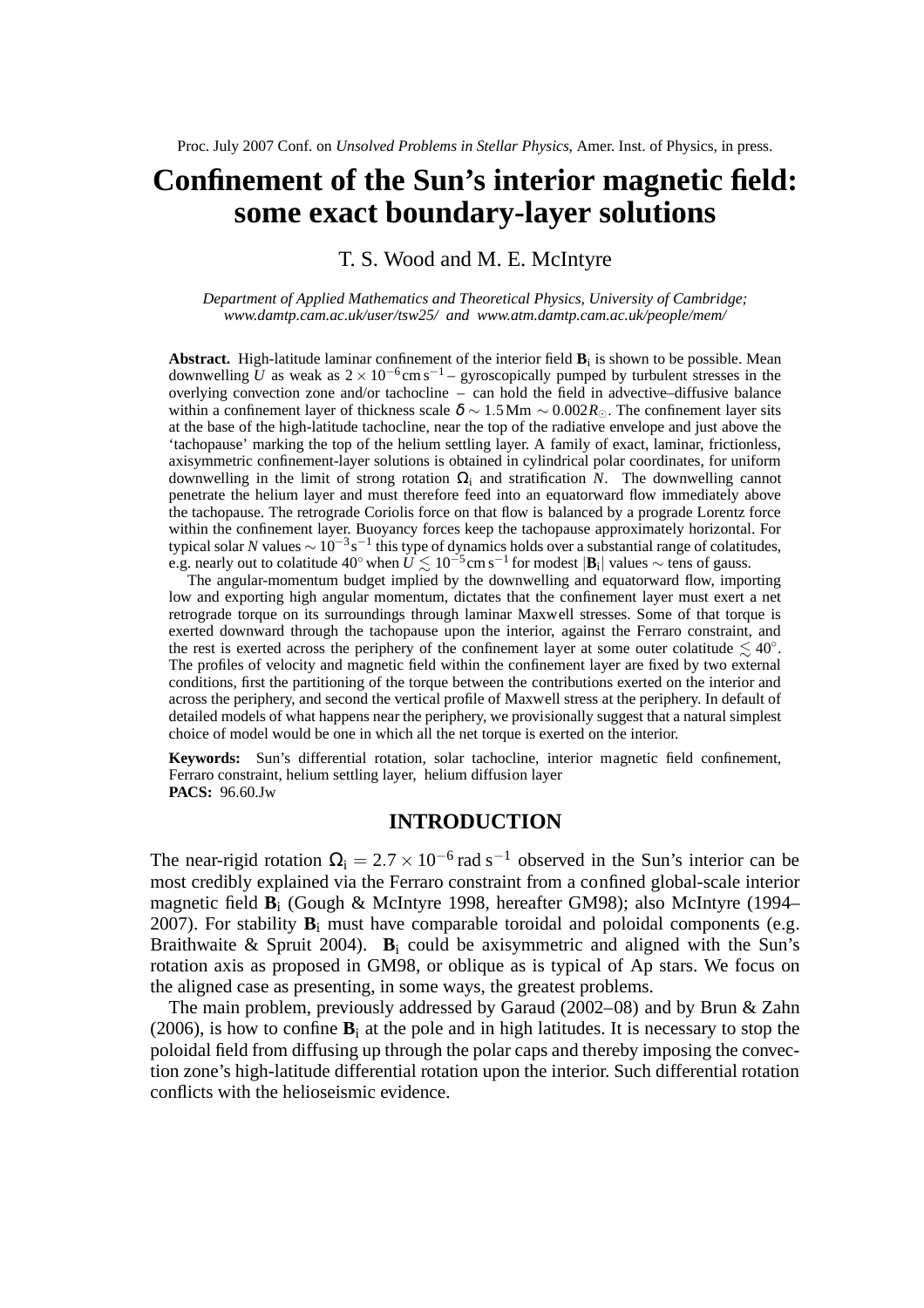

**FIGURE 1.** Streamlines of the downwelling flow **u** (dashed curves) and of the poloidal part of **B** (solid curves), spacing arbitrary. The horizontal axis is colatitude in arbitrary units, measured from the central symmetry axis or rotation axis. The vertical axis is heliopotential altitude, or radial increment, *z*, in units of  $\delta$ . Although there is a field line on the central symmetry axis, as well as a streamline, the strength of the field decays like  $\exp(-z/\delta)$  with altitude *z*. The downwelling profile  $u_z(z) = -U[1-\exp(-3z/\delta)]$ .

Following GM98 we propose that  $B_i$  is confined to the interior, in high latitudes, via a frictionless laminar boundary layer at the base of the stably stratified tachocline. The confinement is brought about by weak downwelling of magnitude *U*, say, taken to be a persistent feature of the mean meridional circulations (MMCs) in the lower tachocline. Such downwelling is to be expected from the 'gyroscopic pumping' caused by turbulent Reynolds and Maxwell stresses in the overlying layers (McIntyre 2007), in the same way that Ekman pumping is caused by ordinary viscous stresses.

The overlying turbulent layers consist of the convection zone and possibly also the tachocline (Spruit 2002). There are uncertainties in how to characterize those turbulent layers in detail. But because of the 'antifrictional' sense of the convection zone's turbulent stresses – driving it retrogradely relative to the interior in high latitudes – there should be a systematic tendency, by one means or another, for the gyroscopic pumping to produce downwelling above the top of the radiative envelope in high latitudes. One possible such scenario is discussed in McIntyre (2007), following Spruit (2002). There the gyroscopic pumping is, in fact, a case of ordinary Ekman pumping near the bottom of an MHD-turbulent tachocline.

We assume that the bulk of the radiative envelope beneath is itself locked into rigid rotation  $\Omega_{\rm i}$  with the help of the Ferraro constraint from  ${\bf B}_{\rm i}$ , and that gravitational settling has produced molecular-weight gradients in the form of a helium settling layer in the outer 50–100Mm or so. Such a helium layer is a feature of standard solar models (e.g. Ciacio et al. 1997). Its existence is indicated also by the helioseismic evidence, despite current uncertainties about heavy-element abundances and their effects on opacity (e.g. Christensen-Dalsgaard & Di Mauro 2007).

The helium diffusivity is tiny,  $\sim 10 \text{cm}^2 \text{s}^{-1}$ , in comparison with the thermal and magnetic diffusivities  $\kappa \sim 10^7 \text{cm}^2 \text{s}^{-1}$  and  $\eta \sim 3 \times 10^2 \text{cm}^2 \text{s}^{-1}$  (e.g. Gough 2007). Therefore the helium layer is nearly impervious to MMCs. Mestel  $&$  Moss (1986) call this the ' $\mu$ -choke' or ' $\mu$ -barrier' effect; see also Mestel (1953). The high-latitude downwelling, whatever its origin, must therefore feed into an equatorward flow just above the 'tachopause' marking the top of the helium layer. The retrograde Coriolis force on that equatorward flow needs to be balanced by a prograde Lorentz force. Buoyancy forces from the stable stratification keep the tachopause and the helium layer beneath it very close to the horizontal, along with the stratification surfaces themselves (McIntyre 2007, §8.5). We report a new family of exact steady solutions of the nonlinear equations showing how all these elements fit together, confining  $\mathbf{B}_i$  within a layer of thickness scale  $\delta = \eta/U$  while transmitting a retrograde torque to the interior.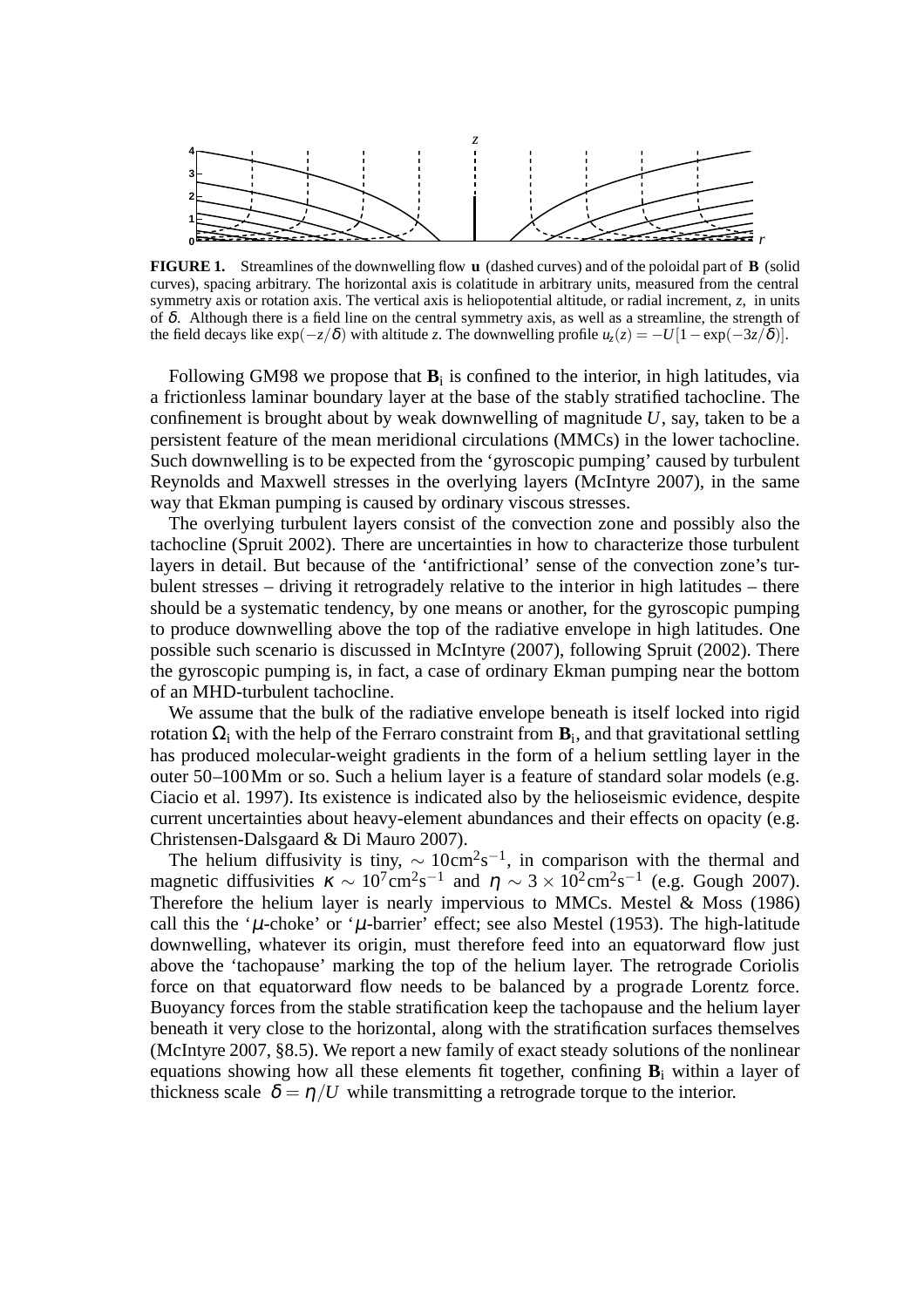

**FIGURE 2.** Further views of the same solution. The view (a) of field lines shows only those lines that emerge from the tachopause at a single colatitude near the pole. The lines emerging at other colatitudes have the same shape dilated horizontally (see text). The profiles (b) are those of  $u_z$  (solid),  $u_r$  (dashed) and  $u_{\phi}$  (dot-dashed), in units of *U*,  $Ur/\delta$  and  $50Ur/\delta$  respectively; (c) are  $B_z$  (solid),  $B_r$  (dashed)  $B_{\phi}$  (dotdashed), and the auxiliary function  $\hat{B}_{\phi}$  (dotted), in units of  $(\eta \Omega_i)^{1/2}$  for  $B_z$  and  $(\eta \Omega_i)^{1/2}r/\delta$  for the rest. The shape of  $\hat{u}_{\phi}(z)$ , not shown in (b), is nearly indistinguishable from  $u_{\phi}(z) - u_{\phi}(\infty)$ . See (4)–(9) below.

## **CONFINEMENT-LAYER SOLUTIONS**

The confinement-layer solutions are axisymmetric similarity solutions obtained in cylindrical polar coordinates  $(r, \phi, z)$  and valid in some region surrounding the pole, for any finite stratification N. Figure 1 shows an example, with the north pole at the centre. The *z* axis is central, pointing upward, and *z* measures altitude in units of  $\delta$ . The cylindrical radial coordinate *r* is proportional to colatitude and is in arbitrary units, the structure being self-similar under radial dilatation. The similarity solutions have vertical field components  $u_z$  and  $B_z$  that are independent of *r*, and horizontal components  $u_r$ ,  $u_\phi$  and  $B_r$ , *B*<sup> $\phi$ </sup> proportional to *r*. Because  $\nabla \cdot \mathbf{B} = 0$  we have  $2B_r = -B'_z r$  where the prime denotes  $∂/∂z$ . We assume anelastic flow with  $δ \ll$  pressure scale height (60Mm or more), so that background density is constant (Boussinesq limit) and  $\nabla \cdot \mathbf{u} = 0$ , implying  $2u_r = -u'_z r$ .

The boundary conditions include continuity of **B** at the tachopause  $z = 0$ . The magnetic field **B**<sup>i</sup> just beneath the tachopause therefore has a matching similarity structure. The simplest such field has  $B_{ir} = B_{i0}r$  and  $B_{iz} = -2B_{i0}z + C_i$ , where  $B_{i0}$  and  $C_i$  are constants, so that  $\nabla \cdot \mathbf{B}_i = 0$ , while the azimuthal component  $B_{i\phi}$  is taken  $\infty$   $B_{i\phi}$ *r* to ensure the vanishing of the interior's azimuthal Lorentz force, right-hand side of (3) hereunder. Figure 2 shows further views of the same solution. The equations solved are

$$
\eta B_z'' = B_z' u_z - B_z u_z' \tag{1}
$$

$$
\eta B''_{\phi} = B'_{\phi} u_{z} - B_{z} u'_{\phi} \tag{2}
$$

$$
2\Omega_{\mathbf{i}}u_r = -\Omega_{\mathbf{i}}u'_z r = B_z B_{\phi}^{\prime} - B_z^{\prime} B_{\phi} = B_z^2 (B_{\phi}/B_z)^{\prime}
$$
 (3)

of which the first two come from the induction equation after substituting the similarity structure into  $\nabla \times (\mathbf{u} \times \mathbf{B})$ , and the third from the azimuthal momentum equation in the limit of small Rossby number, thus retaining only Coriolis and not relative accelerations; **B** is in units of Alfvén speed,  $\sim \frac{1}{2}$  $\frac{1}{2}$ cm s<sup>-1</sup> per gauss at tachocline mass densities. The  $\eta$ terms are exact because the similarity structure makes the horizontal derivatives vanish.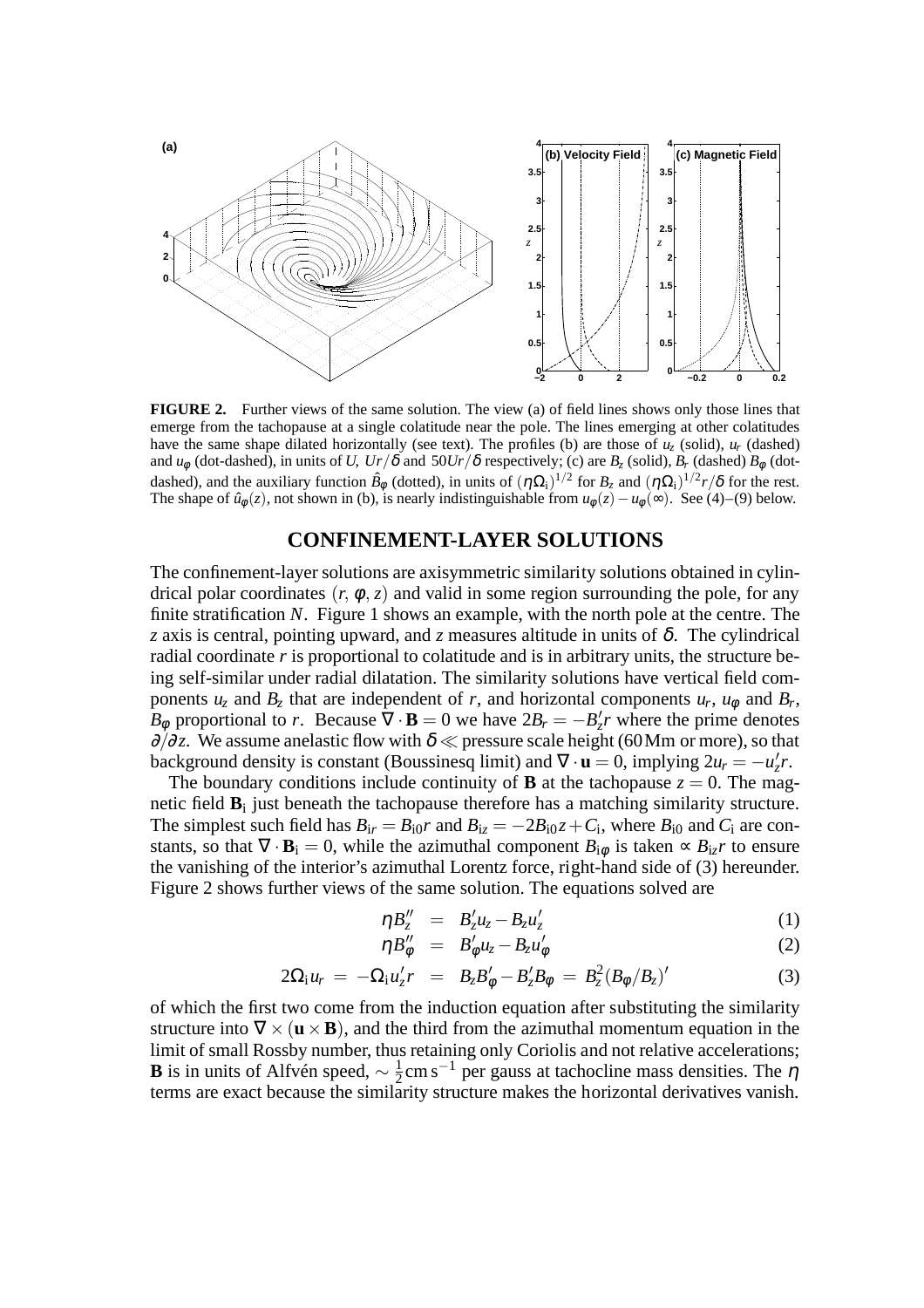In the absence of specific information about the vertical profile of Maxwell stresses  $B_r B_\phi$  at the periphery, there is an undetermined function of *z* in the problem. We may use this freedom to specify the vertical profile  $u_z(z)$  of the downwelling. Then (1) becomes a linear problem for  $B_z(z)$ . It is solvable with  $B'_z(0) = -2B_{i0}$  (matching the *r* components) and with  $B_z(z)$  decaying like  $exp(-z/\delta)$  as  $z \to \infty$ . This determines both  $B_z(z)$  and  $C_i$ . Then, provided only that  $|u_z|$  converges to  $U$  faster than exp $(-2z/\delta)$ , (3) has a solution

$$
B_{\phi} = \hat{B}_{\phi} \equiv -2\Omega_{\rm i}B_{z} \int_{z}^{\infty} \frac{u_{r}}{B_{z}^{2}} dz \,. \tag{4}
$$

In the example shown in the figures we took  $u_z = -U[1-\exp(-3z/\delta)]$ , which implies that  $u_r = -\frac{1}{2}$  $\frac{1}{2}u'_{z}r = \frac{3}{2}$  $\frac{3}{2}(Ur/\delta) \exp(-3z/\delta)$ , giving the  $\hat{B}_{\phi}$  profile shown as the dotted, leftmost curve in Fig. 2c. Then (2) has a corresponding solution

$$
u_{\phi} = \hat{u}_{\phi} \equiv \int_{z}^{\infty} \frac{\eta \hat{B}_{\phi}'' - u_{z} \hat{B}_{\phi}'}{B_{z}} dz.
$$
 (5)

Under our assumptions, both (4) and (5) are finite at  $z = 0$ , and are evanescent as  $z \rightarrow \infty$ , respectively like  $\exp(-2z/\delta)$  and  $\exp(-z/\delta)$  in the example shown. The foregoing procedure is robust and well-conditioned. In the simplest cases in which  $u_z$  and  $u'_z$  are both negative for all  $z$ , as in the figures, it is easy to see by inspection of  $(1)$ , qualitatively integrating it downward from  $z = \infty$ , that  $B''_z$  on the left and both terms on the right are positive for all *z*. It then follows from (4) that  $\hat{B}_{\phi}$  is negative for all *z*. But  $\hat{u}_{\phi}$  and  $\hat{u}'_{\phi}$ can change sign, though in fact  $\hat{u}_{\phi}$  is negative and monotonic in the example shown.

We still have a pair of undetermined parameters at our disposal because (2) and (3) are also satisfied, for any constants  $\alpha$  and  $\beta$ , by

$$
B_{\phi} = \hat{B}_{\phi} + \alpha B_{z} r \quad \text{and} \quad u_{\phi} = \hat{u}_{\phi} + (\alpha u_{z} + \beta) r \,. \tag{6}
$$

Here (1) has been used to simplify the last term on the right. The  $\alpha$  term in  $B_{\phi}$  contributes nothing to the azimuthal Lorentz force on the right-hand side of (3), but does change the Maxwell stresses acting across the tachopause  $z = 0$  and the periphery,  $r = r_p$  say, by equal and opposite amounts. In other words  $\alpha$  governs the partitioning of Maxwell torques between tachopause and periphery.

In the example shown  $\alpha$  was chosen, purely on Occam's-razor grounds, to make the Maxwell torque on the periphery zero. Lacking information about conditions at the periphery, zero is arguably the simplest choice. The torque  $\propto \int_0^\infty B_r B_\phi dz$ . It is zero if

$$
\alpha = -\frac{\int_0^\infty B_r \hat{B}_\phi dz}{\int_0^\infty B_r B_z r dz} = 1.31 \delta^{-1}
$$
\n(7)

from the first of (6); the quotient is independent of *r* because of the similarity structure. To find  $\beta$  we integrate (2) across the tachopause and use (3) to give

$$
u_{\phi}(0) = -\Lambda^{-1} u_r(0) \tag{8}
$$

where  $\Lambda \equiv B_z^2(0)/(2\Omega_i \eta)$ , the Elsasser number based on  $B_z(0)$  ( $\sim B_{i0}\delta$ ), determining the direction of the frictionless slip flow at the tachopause just above the rigidly-rotating interior. The slip flow is equatorward and retrograde, following a logarithmic spiral. For finite viscosity v there would be a laminar Ekman layer of thickness scale  $\delta_v \sim$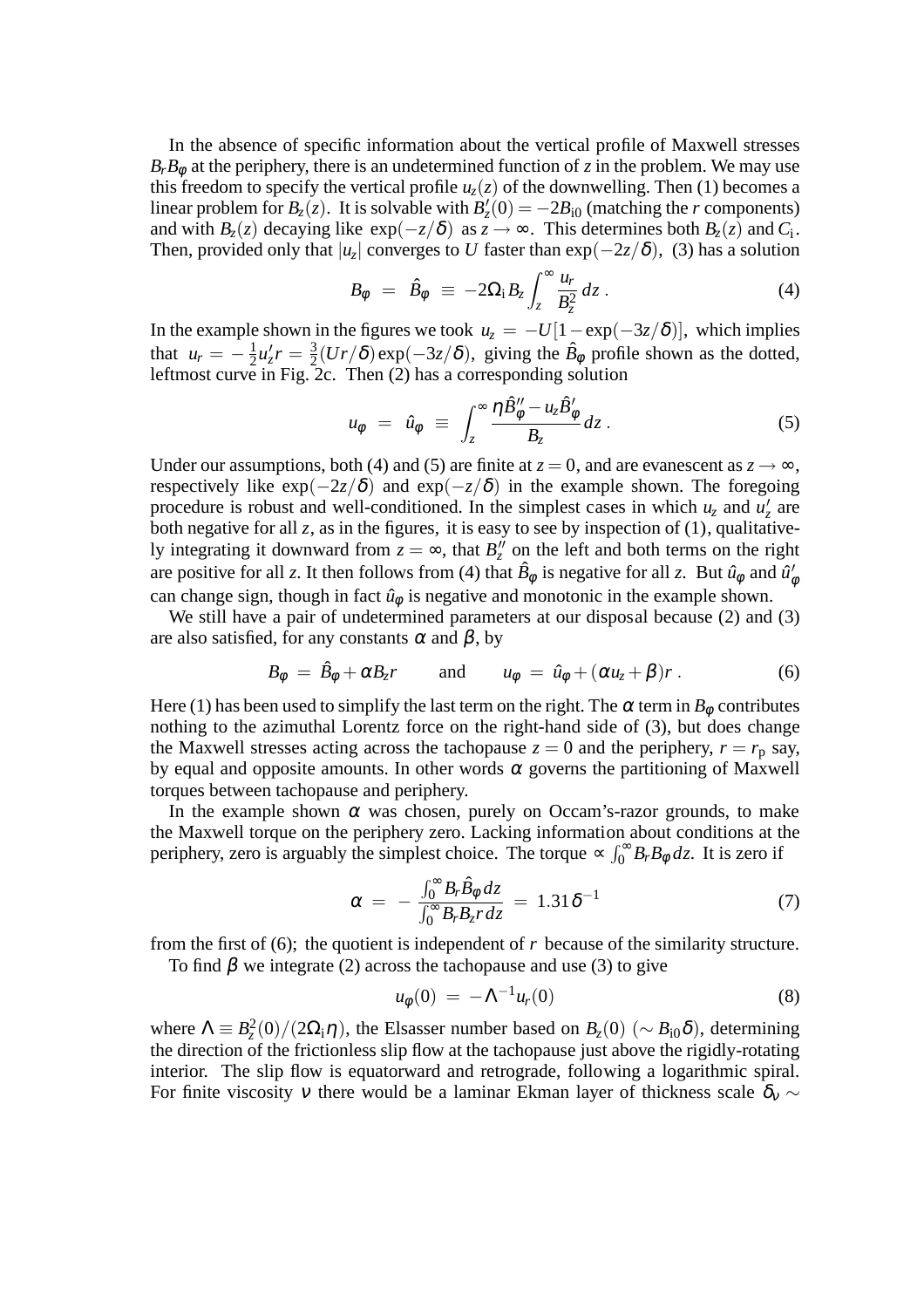$(\nu/\Omega)^{1/2} \sim 3 \times 10^{-5}$  Mm  $\ll \delta$ , if we take  $\nu \sim 30$  cm<sup>2</sup>s<sup>-1</sup> (Gough 2007). Its flow is unobstructed by the field lines since magnetic diffusion on the scale  $\delta_{v}$  is almost instantaneous. Note (8) gives the spiral just *above* the Ekman layer. From (6) and (8),

$$
\beta = -r^{-1}\hat{u}_{\phi}(0) - \Lambda^{-1}r^{-1}u_r(0) = 1.73U\delta^{-1} \times 10^2.
$$
 (9)

In fact  $\Lambda^{-1}$  measures the spiralling of the field lines as well as that of the flow lines, because (4)–(9) imply the order-of-magnitude relations

$$
B_{\phi} \sim \hat{B}_{\phi} \sim 2\Omega_{\rm i} U r / B_z \,, \qquad \qquad u_{\phi} \sim \hat{u}_{\phi} \sim U B_{\phi} / B_z \,, \tag{10}
$$

and 
$$
B_{\phi}/B_r \sim u_{\phi}/u_r \sim \Lambda^{-1} \ . \tag{11}
$$

Recall that  $\delta = \eta/U$  and  $2u_r = -u'_z r \sim Ur/\delta$ ,  $2B_r = -B'_z r \sim B_{i0}r$ . The numerical factors implicit in (11) differ considerably from unity because of the disparity in vertical scales between  $\exp(-z/\delta)$ ,  $\exp(-2z/\delta)$  and  $\exp(-3z/\delta)$ , along with the peculiar balance of terms in (2) that enables  $\hat{B}_{\phi}$  to evanesce faster than  $\exp(-z/\delta)$ . In the example shown in the figures,  $\Lambda = 1.57 \times 10^{-2}$ . Fig. 2 shows that  $|B_{\phi}/B_{r}|$  attains values considerably smaller numerically, and  $|u_{\phi}/u_r|$  distinctly larger, than  $\Lambda^{-1} \approx 60$ .

By contrast with GM98's thermomagnetic boundary layer, whose dynamics crucially involved the tilting of stratification surfaces, our exact solutions of (1)–(3) impose no restriction on *U* values and mass throughput for given  $B_{i0}$ . However, there is an implicit restriction, for given peripheral radius  $r = r_p$  and stratification *N*. *N* has been assumed strong enough to hold stratification surfaces horizontal. Only then can the uniform downwelling satisfy the thermal diffusion equation, displacing the stratification surfaces vertically without tilting them. A scale analysis, omitted for brevity, shows that the tilting becomes noticeable at the periphery if in order of magnitude

$$
U \sim U_{\rm crit} \equiv \min \left[ (a B_{\rm i0}/r_{\rm p})^{1/3}, \ b (B_{\rm i0}r_{\rm p})^{-1} \right] \tag{12}
$$

where  $a = 0.4(\eta/k)^{1/2}(\eta^2 N/\Omega_i) \sim 0.7 \times 10^5 \text{cm}^4 \text{s}^{-2}$  and  $b = 0.1(\eta/k)^{1/2} \eta N \sim$  $0.15 \times 10^{-3}$  cm<sup>2</sup>s<sup>-2</sup>. The min function arises from the azimuthal vorticity balance. In the strong-field case (second argument, roughly corresponding to  $\Lambda \gtrsim 1$ ), the tilting of the stratification surfaces is balanced solely by a Lorentz force-curl. In the weak-field case (first argument,  $\Lambda \lesssim 1$ ) there is an additional contribution from vortex twisting  $2\Omega_i u'_\phi$ . The crossover corresponds to  $B_{i0}r_p \sim 15$  cm s<sup>-1</sup> ( $\sim$  30G) when  $r_p = 350$  Mm, i.e. to  $|\mathbf{B}_i| \sim 30G$  near an outer colatitude  $\sim 40^\circ$ . Then  $U_{\text{crit}} \sim 10^{-5} \text{cm s}^{-1}$ .

The Rossby number  $\mathcal{R} = \max|r^{-1}\mathbf{u}\cdot\nabla(r\mathbf{u}_{\phi})/(2\Omega_i\mathbf{u}_r)| \sim (U/B_z(0))^2 \sim U^4/(\eta B_{i0})^2$ ,  $\lesssim 10^{-6}$  at crossover if  $U \lesssim U_{\rm crit}$ , and similarly small throughout the parameter range of interest, strongly justifying our use of the small- $\mathscr R$  limit. Inverse gradient Richardson numbers  $|\mathbf{u}'|^2/N^2 \sim (U/U_{\text{crit}})(\eta/\kappa)\mathcal{R}$  in the confinement layer, and  $\sim (U/U_{\text{crit}})(\eta/\kappa)\mathcal{R}(\delta/\delta_v)^2 \sim (U/U_{\text{crit}})(\eta/\kappa)U^2\Omega_i/(\nu B_{i0}^2)$  in the Ekman slip layer, respectively  $\lesssim 10^{-11}$  and  $\lesssim 10^{-3}$  at crossover. So the flows are strongly shear-stable.

Spruit (1999) shows that in stably stratified shear flows the first MHD instabilities to kick in will be diffusion-mediated Tayler kink or tipping instabilities of  $B_{\phi}$ . In the weak-field case  $\Lambda \lesssim 1$  (the most vulnerable, with strong spiralling) we find Tayler stability for  $U \lesssim (B_{i0}/B_{i0crossover})^{1/6}U_{\text{crit}}$ . Stability increases further when  $\Lambda \gtrsim 1$ . So